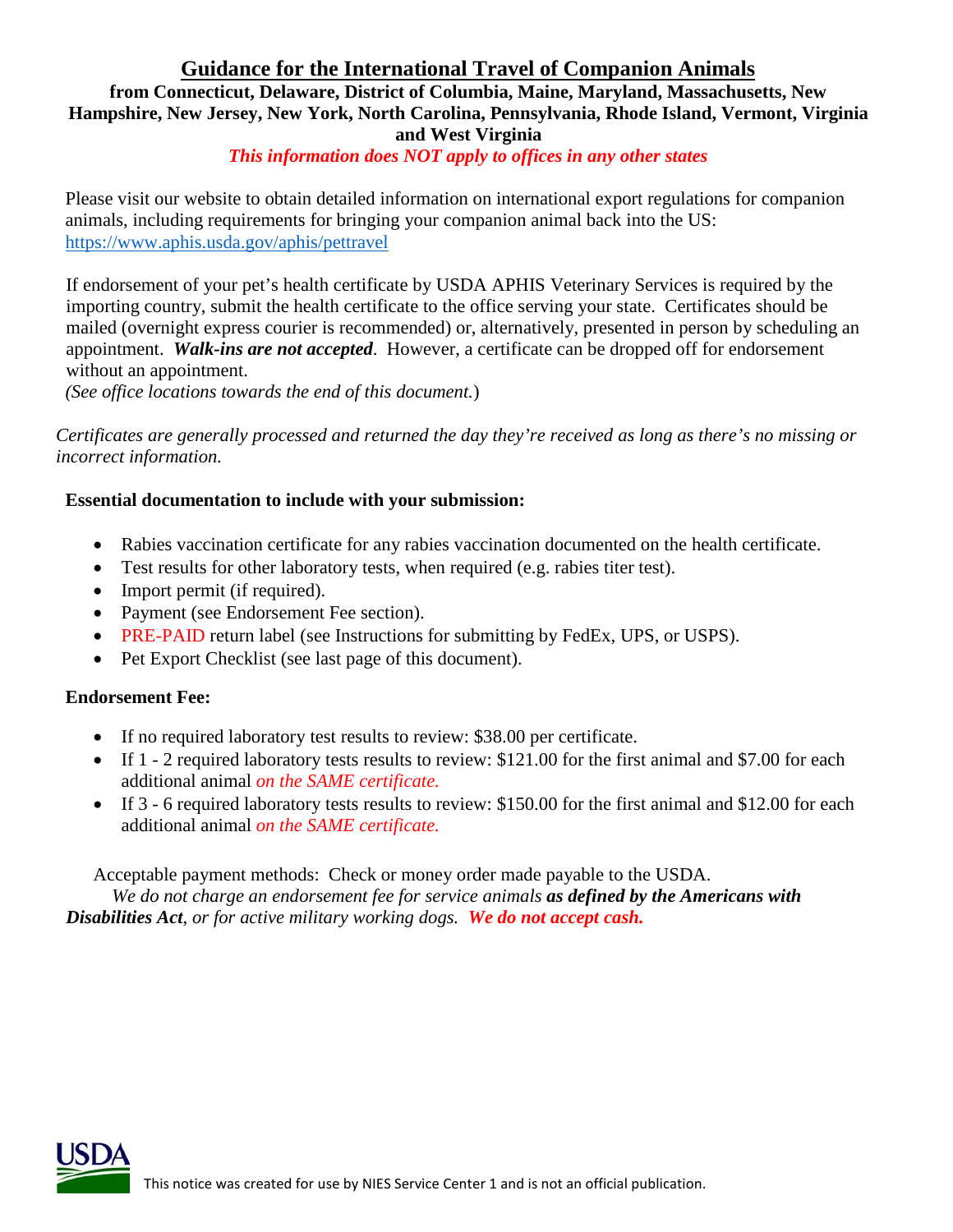## **Instructions for submitting by FedEx, UPS, or USPS:**

- We recommend using overnight express service to minimize delays in submitting your health certificate for endorsement and for receiving it back after endorsement. In order for the health certificate to be returned by overnight delivery, **you must provide a PRE-PAID return label with your submission. The label must be purchased and paid for (meaning charges are incurred at purchase, not at time of pickup). We do not accept shipping labels with credit cards on them; if you need to pay by credit card, you must have the service provider charge your card before generating the label.**
- FedEx, UPS and USPS overnight express service packages are picked up from our offices every weekday

**evening**.

- o **We do not have ground service pick up at our offices**.
- We recommend using a service provider that uses a tracking number to allow the package's progress to be tracked to and from the endorsing office, and to decrease the chance of the package being lost in transit. **It is your responsibility to keep a record of the tracking number.**
- **IF YOU USE FEDEX:** the **USDA office's address should not appear anywhere on your return label. Your name and address should appear in both the sender and recipient's block of the return label.**
- If a return label is not included, then we will return your package using USPS First Class Mail if we are unable to reach you to arrange for another method of return delivery.